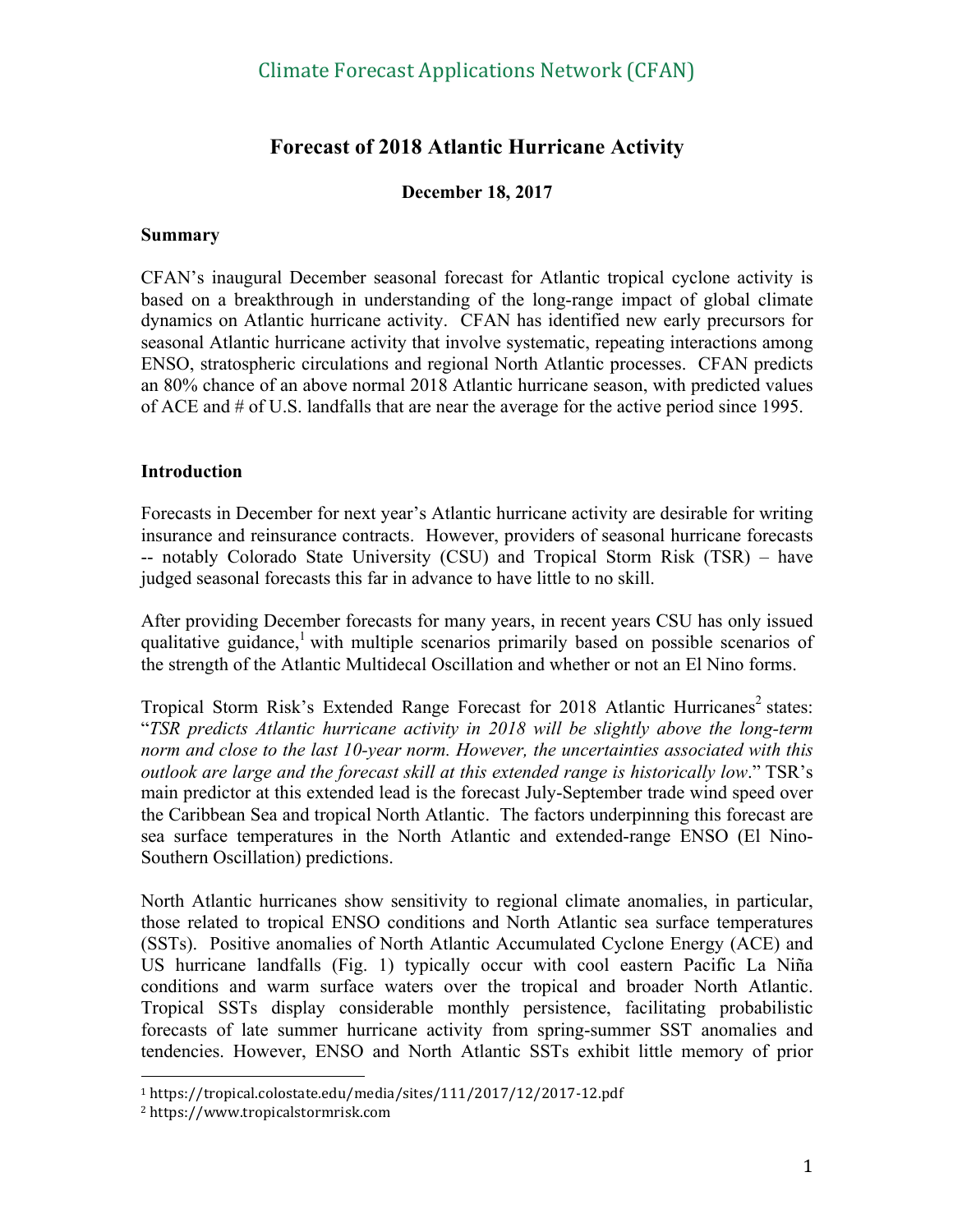## Climate Forecast Applications Network (CFAN)

conditions at leads of 6 months and longer, providing only very limited information about hurricane activity several seasons ahead. Because the springtime ENSO 'predictability barrier,' the ENSO state during late summer and autumn typically has little relationship to peak anomalies during the previous winter, limiting the skill of primary ENSO and SST-based forecasting methods of late summer hurricane activity to lead times no greater than one season.



**Figure 1**. Annual time series of North Atlantic Accumulated Cyclone Energy (ACE) and US hurricane landfall totals, 1995-2017.

Research conducted by CFAN in spring 2017 identified regular Arctic hurricane precursors at ~6 month leads that successfully foreshadowed twice the normal level of US hurricane landfalls in 2017.<sup>3</sup>. Our latest research has developed tools that push the envelope of hurricane predictability out to leads of 12 to 24 months.

#### **Extended range predictability analysis**

To assess whether there is any predictability of Atlantic hurricane activity at extended lead times, CFAN undertook a comprehensive climate dynamics analysis to identify extended-range precursors to the seasonal Atlantic hurricane activity.

Large-scale climate modes, including ENSO, are generally thought to evolve through stochastic, largely unpredictable processes that present a fundamental barrier to longrange forecasting. A potential exception is the stratospheric Quasi-Biennial Oscillation (OBO), a semi-regular  $\sim$ 28 month oscillation of equatorial zonal winds that has (Fig. 2) attracted the attention of forecasters since its discovery in the 1950s. Strong, systematic effects of the QBO upon surface climate have proven elusive, however, and recent irregularities demand caution in the application of historical QBO relationships to future climate anomalies.

 

<sup>3</sup> https://www.cfanclimate.net/seasonal-hurricane-forecasts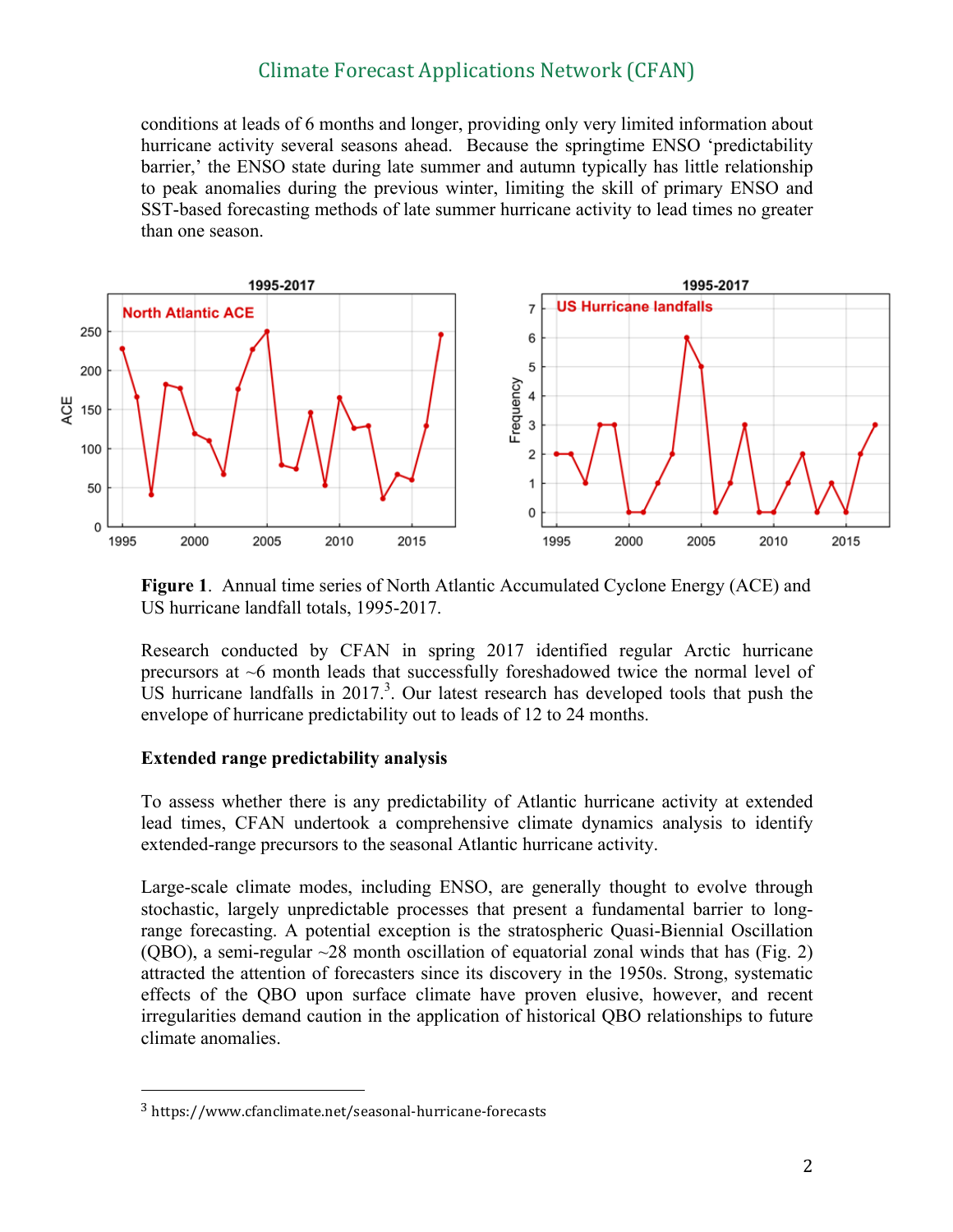

**Figure 2**. Monthly and late-summer (August-October) seasonal means of zonal winds in the equatorial stratosphere at 10 hPa.

Lagged correlations between QBO and hurricane indices (Fig. 3) reach marginally significant levels ( $p \sim 0.05$ ,  $|r| \sim 0.4$ ) with the QBO leading by 18 to 36 months, suggesting the possibility of a direct physical relationship between tropical North Atlantic cyclone activity and the circulation of the tropical stratosphere.



**Figure 3.** Lagged correlations between hurricane indices and equatorial stratospheric winds, representing the Quasi-biennial Oscillation (QBO) at stratospheric levels from 10 to 70 hPa.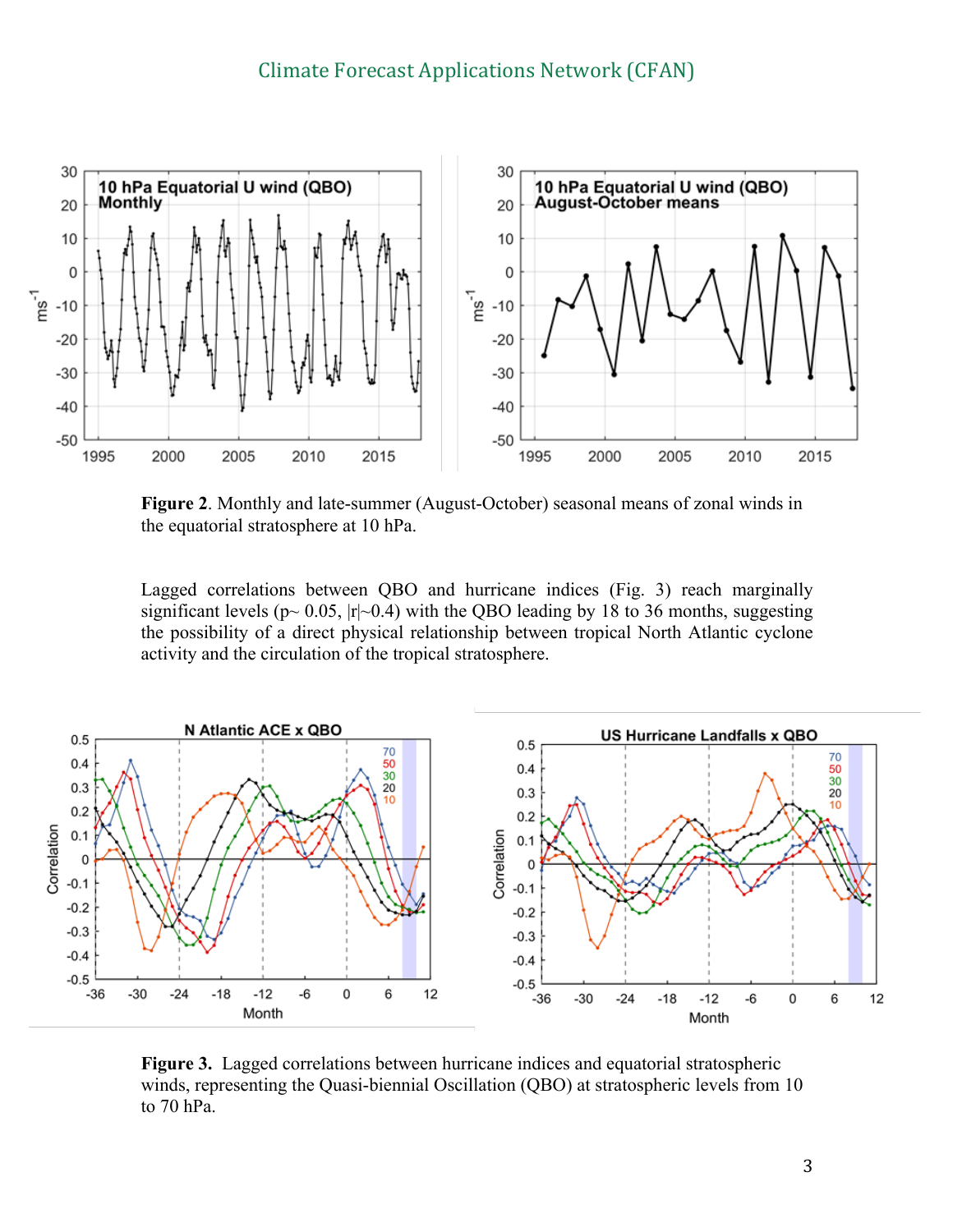Our analysis of global tropospheric dynamics identifies an intriguing spike in global hurricane precursors at quasi-biennial leads of 24 to 26 months (Fig. 4). In this window, patterns of global tropospheric circulation show considerably stronger connections to delayed hurricane activity than those at much shorter leads, and form the basis for our current 2018 ACE and US landfall forecasts.



**Figure 4.** Relative strength of global tropospheric precursors to North Atlantic and US hurricane activity. The hurricane season is indicated by the shaded bar at month 9 (August-October), while the strength of precursor patterns are illustrated by the magnitude of marker sizes at leads beginning two years earlier (-24 months = December, 33 months previous). Red rectangles highlight a prominent peak in predictability 24 to 26 months before the North Atlantic hurricane season.

A physical explanation for hurricane predictability at quasi-biennial leads can be explained in part by relationships that we have identified among the QBO, ENSO and hurricane-favorable atmospheric anomalies over the tropical North Atlantic and Caribbean Sea.

While QBO relationships to ENSO and tropospheric surface climate are generally considered weak or irregular, we find strong systematic relationships that support the viability of long-lead forecasts of North Atlantic hurricane activity at leads of up to two years. Fig. 5 shows spring relationships among the QBO, ENSO and atmospheric sealevel pressure (SLP) over the Caribbean Sea. Spring QBO changes display strong connections to simultaneous ENSO changes during the spring ENSO predictability barrier. Positive spring QBO changes are similarly related to hurricane-favorable spring SLP declines over the Caribbean Sea.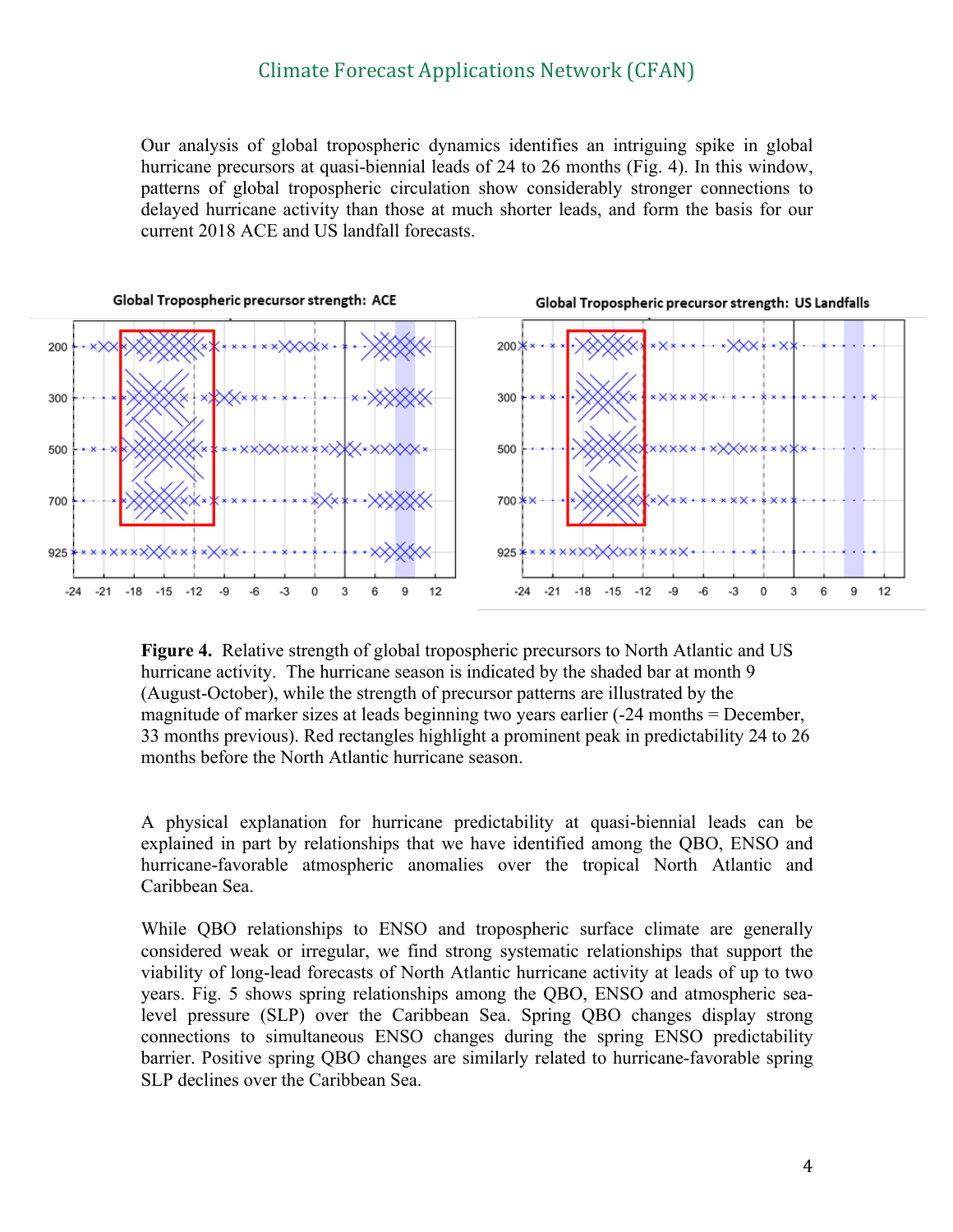

**Figure 5**. Spring relationships among the QBO, ENSO and atmospheric sea-level pressure over the Caribbean Sea. A. Positive relationship ( $r = 0.75$ ) between spring (February-June) tendencies in the 70 hPa QBO and ENSO (Nino 3.4 SST). Spring QBO changes (B) display strong connections to simultaneous ENSO changes during the spring predictability barrier. C. Positive spring QBO changes are similarly related to hurricanefavorable spring SLP declines over the Caribbean Sea.

#### **Forecast model and 2018 forecast**

Our extended-range forecast model of Atlantic hurricane activity is based upon the tropospheric circulation index that we have developed, based upon the preceding predictability analysis. In developing our forecast model, we consider only the period since 1995, which is the positive phase of the Atlantic Multidecadal Oscillation (AMO) that is associated with elevated Atlantic hurricane activity.

As shown in Fig. 6, the forecast model has moderate predictive skill of US landfall totals and North Atlantic ACE two years later. High levels of activity are accurately indicated for the years of 1995, 2004, 2005, 2011 and most recently in 2017. Low levels of activity are indicated during multiyear hurricane 'droughts' of 2000-2002 and 2013-15. Longlead tropospheric indicators generally capture low-frequency aspects of interannual hurricane variability, capturing periods of active and inactive years, but typically underestimate the amplitudes of specific annual anomalies.

Forecasts for 2018, based on global tropospheric patterns at -24 months, suggest ACE total of 132  $(+/-50)$  and 1.7  $(+/-1.1)$  US landfalls, indicating conditions that closely match the 1995-2017 means of 133 and 1.7. Relative to NOAA's hurricane season classifications, an above normal season is defined as an ACE index above 111, and an extremely active season is defined as ACE above 152. Our forecast predicts 80% probability of an above normal season, and a 90% probability of 1-2 U.S. landfalls.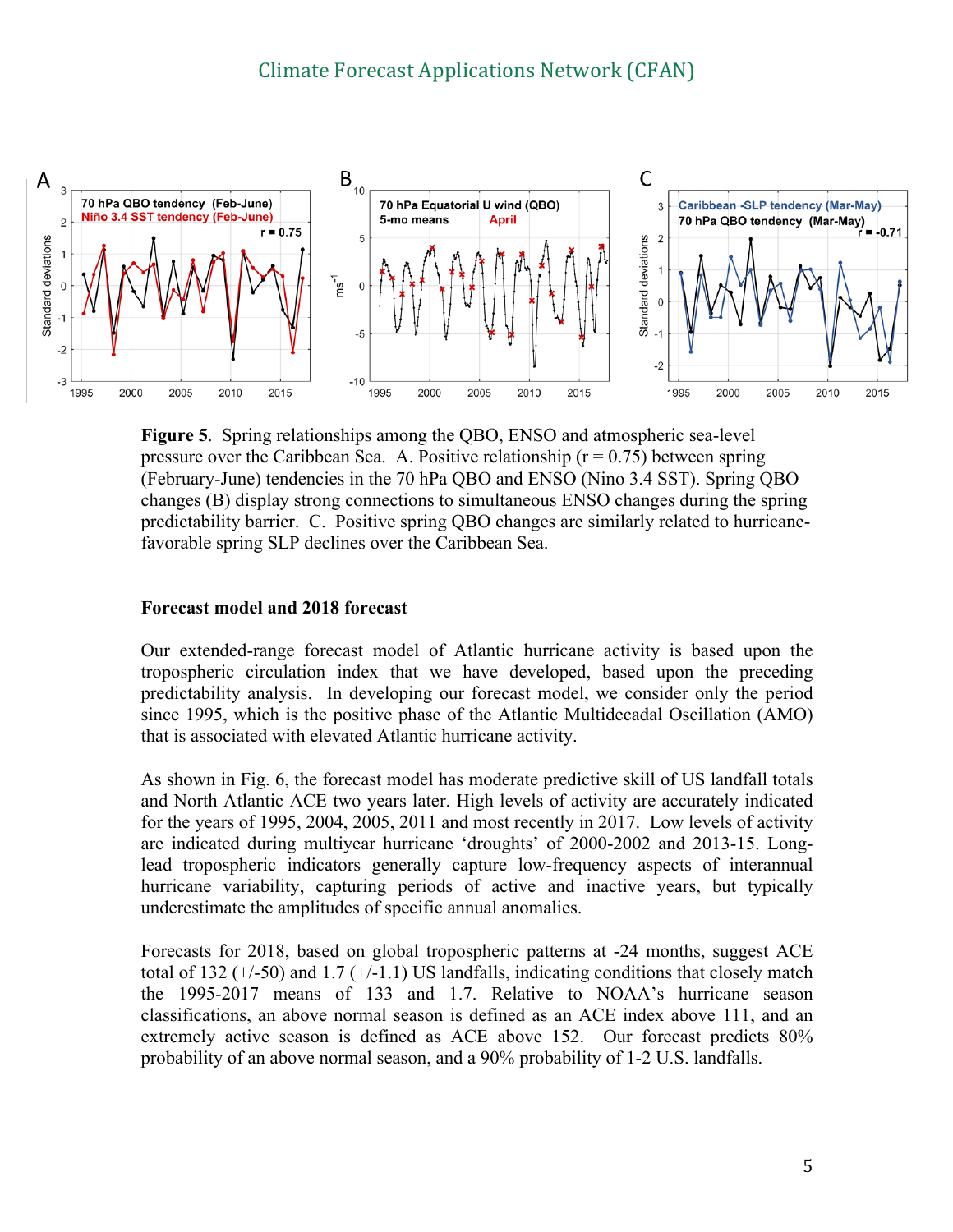# Climate Forecast Applications Network (CFAN)



**Figure 6.** Hurricane forecast indices for 1995-2018, based on antecedent anomalies in the global troposphere, 24 months prior. Both indices suggest near-average hurricane conditions in 2018, relative to the active period since 1995.

Examination of Figure 6 shows 3 years during the period since 2018 (2015, 2006, 2007) where the model predicts 'above normal' (ACE>111) and ACE was observed to be below 100. Examination of all years with ACE>150 shows that the modeled ACE was greater than 111 for all years except for 2010.

Confidence in our prediction for 2018 can be derived from our hindcast predictions back to 1995 and the physical plausibility of the model predictors based on our predictability analysis. However, the small sample size since 1995 (which is driven by the regime of the Atlantic Multidecadal Oscillation) limits the confidence that can be placed in the prediction model.